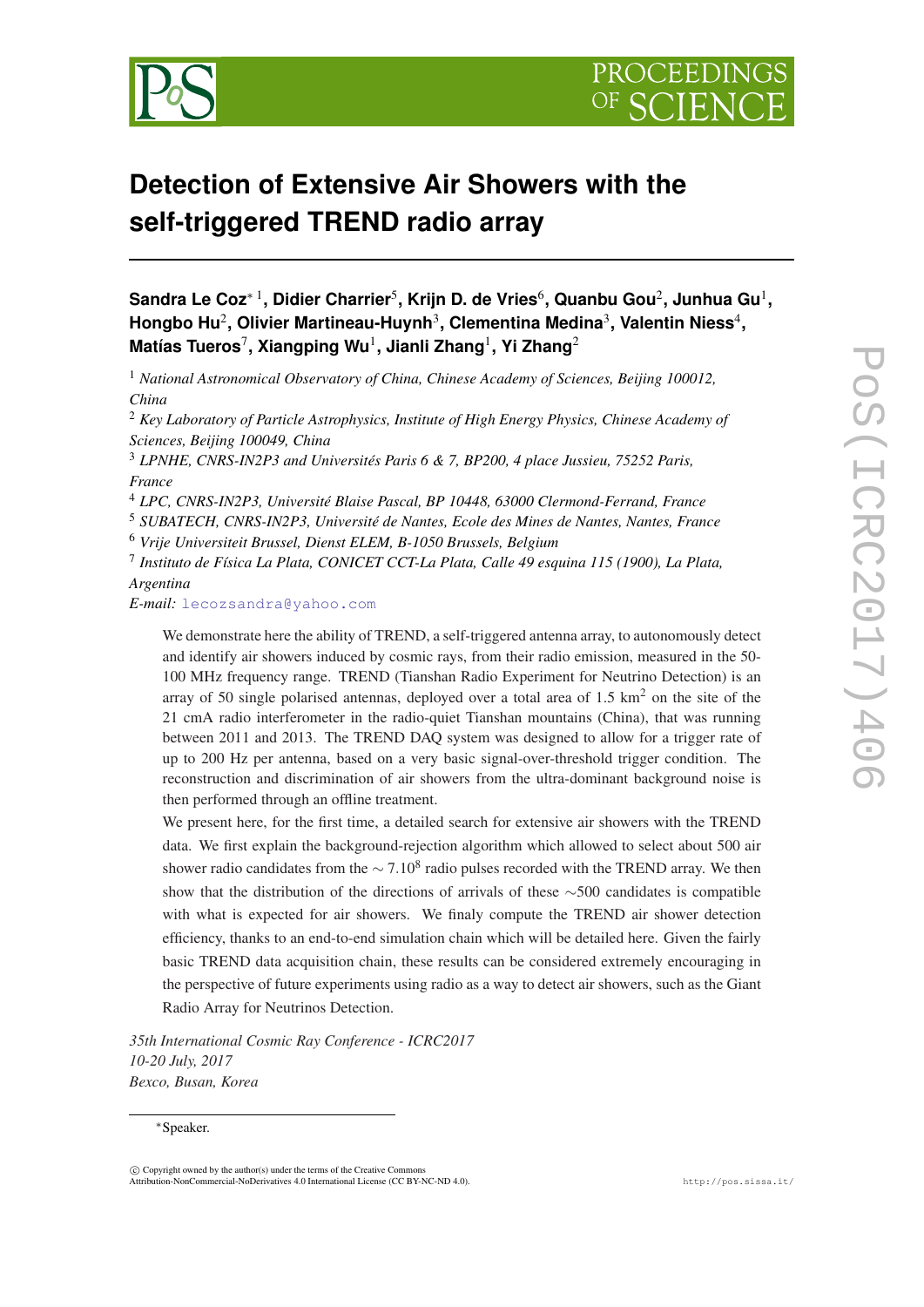# <span id="page-1-0"></span>1. Introduction

Radio detection of extensive air showers has made significant progress since the 2000's. Today, data from antenna arrays is used to perform air shower direction and energy reconstruction [[1](#page-8-0), [2](#page-8-0)], but autonomous detection is still a challenge. Indeed, because of high electromagnetic environmental noise and consequently a high deadtime of the electronics, radio detection experiments are generally based on external triggering using particle detectors. We show here the ability of TREND to detect air showers in a stand-alone mode.

## 2. Setup

TREND (Tianshan Radio Experiment for Neutrinos Detection) consists of 50 butterfly antennas with a 150 m spacing, it covers 1.5  $km^2$ . It is located in the Tianshan area in northern China (Xin Jiang province), on the site of the "21 cmA" astrophysics experiment facilities. TREND was proposed in 2008, as a collaboration between France and China [[3](#page-8-0)]. The goal was to establish the autonomous radio detection of extensive air showers. Because of the low electromagnetic noise in the Tianshan area, it is a perfectly suitable location to reach this goal.

The 50 butterfly antennas are single arm antennas, they are therefore sensitive to a single polarisation. The arms were orientated along the East-West direction in 2011 and 2012, and along the North-South direction in 2013. The antenna is 130 cm long and 50 cm wide, set up 1.5 m above the ground. The radius of its wires is 5 mm. Each antenna is connected to a transformer, to several amplifiers for a total gain of 64 dB, and to frequency filters (50-100 MHz). The electric signal of the antenna is passed through a coaxial cable to the nearest 21 cmA station (less than 300 m away) where it is converted to light to reach the DAQ room (less than 2 km away) through optical fibers. The signal is then digitized at 200 MS/s using 8-bits ADCs. If a transient signal reaches an amplitude above 6 or 8  $\sigma$  from the baseline, a T0 trigger is issued. If 4 or more antennas get a T0 tag in causal coincidence, a subset of 5 µ*s* around the trigger time position is saved to disk. This is an "event". Picture [1](#page-2-0) shows the TREND layout, one of the antennas and one of the recorded signals.

#### 3. Data analysis

About  $7.10<sup>8</sup>$  events were recorded to disk in the 316 data acquisition days of the East-West orientation period. The offline analysis program performs the directional reconstruction of these events. Then it applies successive cuts which are based on extensive air shower expectations: pulse shape, multiplicity (number of antennas in the event) >5, trigger pattern at ground, valid directional reconstruction, curvature of the wavefront, and direction and time correlation between events. Indeed, the signal is expected to be short and to faint promptly when moving away from air shower axis. Also, we do not expect many events from the same origin in a short range of time, while this is a typical behiavior of noise sources, because they are often static and emit in bursts.

This treatment allows to select 574 air shower candidates from the  $\sim 7.10^8$  recorded events (background dominated). Statistically, the angular distribution of these candidates is expected to show an overdensity for directions normal to the geomagnetic field, because, at first order, the intensity of the radio emission increases as the air shower is more perpendicular to the geomagnetic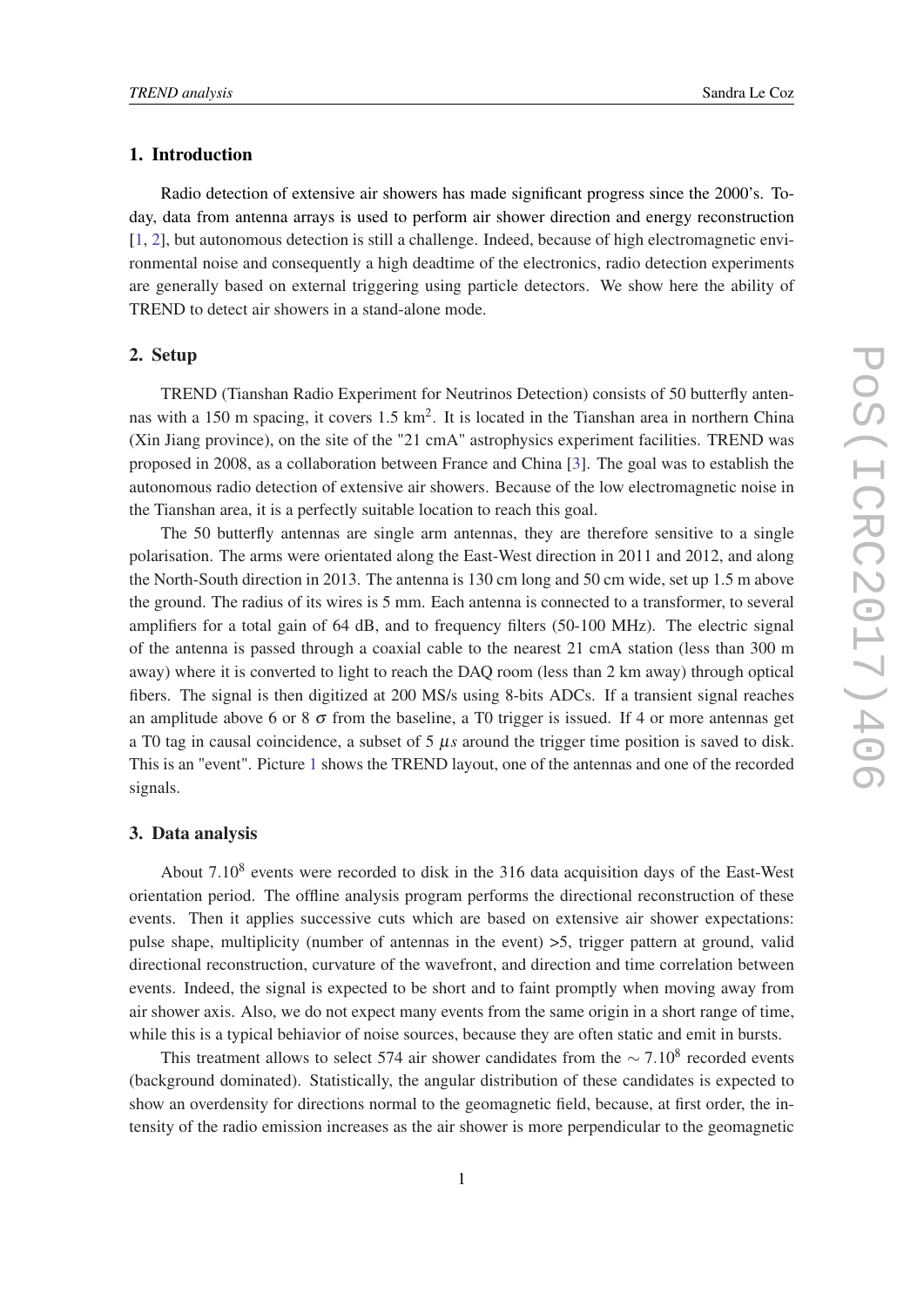<span id="page-2-0"></span>

Figure 1: One TREND antenna (top left), one TREND recorded signal (top right), TREND layout (bottom).

field. As depicted in figure [2](#page-3-0), the angular distribution for the 574 candidates shows a good agreement with expectations. However, in order to perform a more quantitative interpretation of this result, it is necessary to make an end-to-end simulation of the TREND response to air showers. This is detailed in section [5.](#page-5-0) In section 4, we explain how we calibrate the TREND data acquisition chain, which is an essential ingredient to this end-to-end simulation study.

# 4. Calibration

We want to infer  $G_{tot}$ , the value of the overall gain of the TREND electronics system. For this, we used the sky and ground thermal radiations, which are well known. Indeed, apart from transient signals, the signal (which is actually noise for us) that the antenna receives is dominated by the sky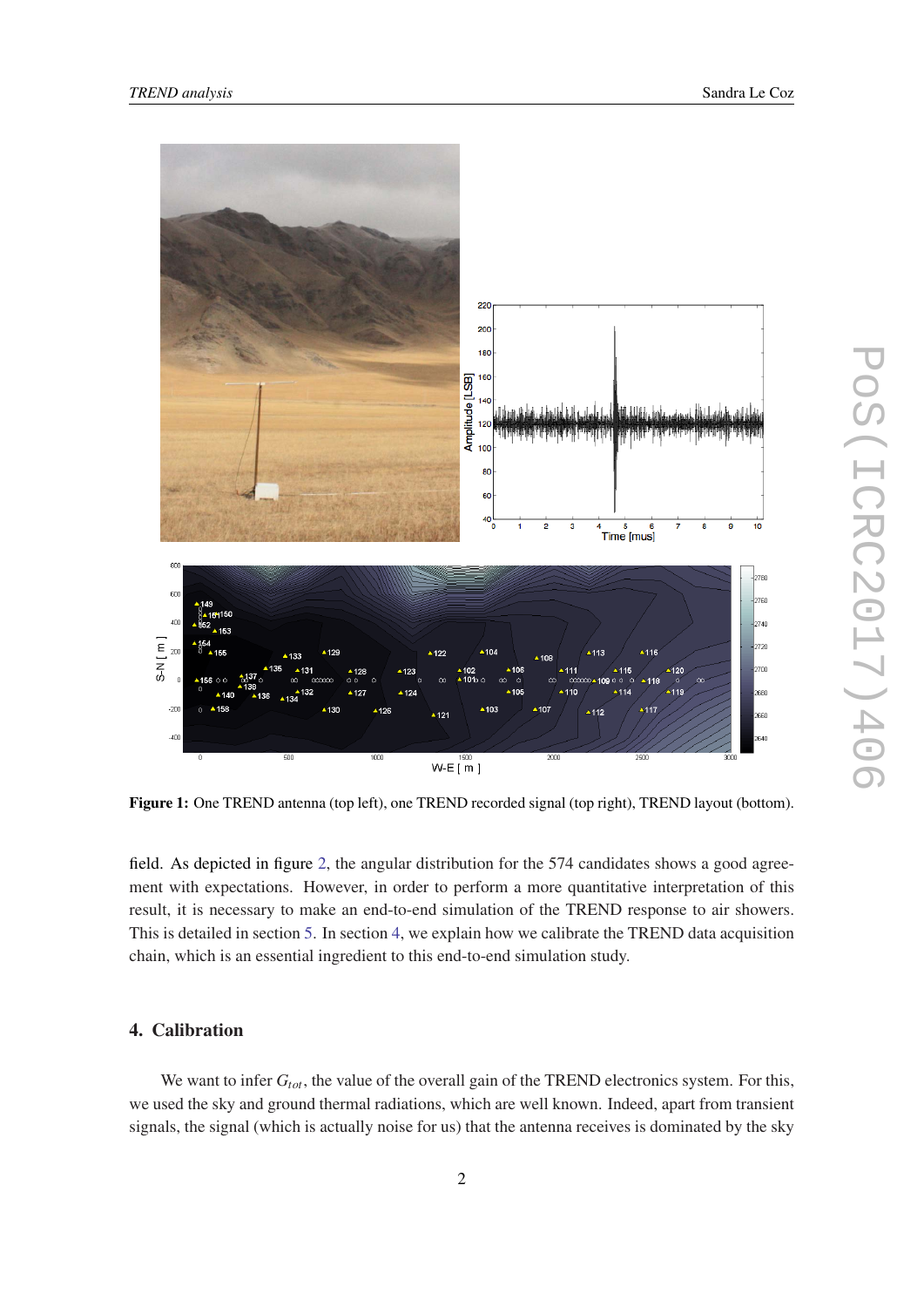<span id="page-3-0"></span>

Figure 2: Angular distribution of the 574 air shower candidates selected by the offline analysis. The direction of the geomagnetic field at the experimental site is embodied by a red dot.

and ground thermal radiations,

$$
\langle V_{ant}^2 \rangle = \langle V_{sky}^2 \rangle + \langle V_{ground}^2 \rangle. \tag{4.1}
$$

$$
\langle V_{DAQ}^2 \rangle = G_{tot}^2 \left( \langle V_{sky}^2 \rangle + \langle V_{ground}^2 \rangle \right), \tag{4.2}
$$

with

$$
\left\langle V_{sky}^2 \right\rangle = \frac{R_L}{2} \int_{\Delta V} \int_{4\pi} B_V(\theta, \varphi, v) A_{eff}(\theta', \varphi', v) \sin \theta d\theta d\varphi dv, \qquad (4.3)
$$

$$
\langle V_{ground}^2 \rangle = k_B \langle G_{ant} T_{ground} \rangle_{4\pi} \Delta v R_L.
$$
 (4.4)

The factor 1/2 in equation 4.3 stands for the combination of a monopolar antenna and the unpolarisation of thermal radiations.

The LFmap [[6](#page-8-0)] software allows to compute  $B<sub>v</sub>$ , the sky brigthness, as a function of the frequency and of the angles of view in the equatorial coordinate system (see picture [3](#page-4-0)),

$$
B_V(\theta, \varphi, v) = \frac{2v^2 k_B T_{sky}(\theta, \varphi, v)}{c^2}.
$$
\n(4.5)

The ground black body temperature is  $T_{ground} = 290$  K.

We used NEC [[7](#page-8-0)] (Numerical Electromagnetic Code) to compute the effective area  $A_{eff}$  and passive gain  $G_{ant}$  of the antenna.  $A_{eff}$  embodies the antenna response to an incoming electromagnetic wave. It is a function of  $\theta, \varphi$ , and v, respectively the angles of the wave propagation in the antenna framework (prime marks in equations) and the wave frequency.  $A_{eff}$  depends on the antenna design, its relative position to the ground, ground characteristics, and impedance match between antenna ( $Z_A = R_A + i\chi_A$ ) and electronic circuit load ( $Z_L = R_L + i\chi_L$ ).  $G_{ant}$  is related to  $A_{eff}$  with

$$
G_{ant}(\theta, \varphi, v) = A_{eff}(\theta, \varphi, v) \frac{4\pi v^2}{c^2}.
$$
\n(4.6)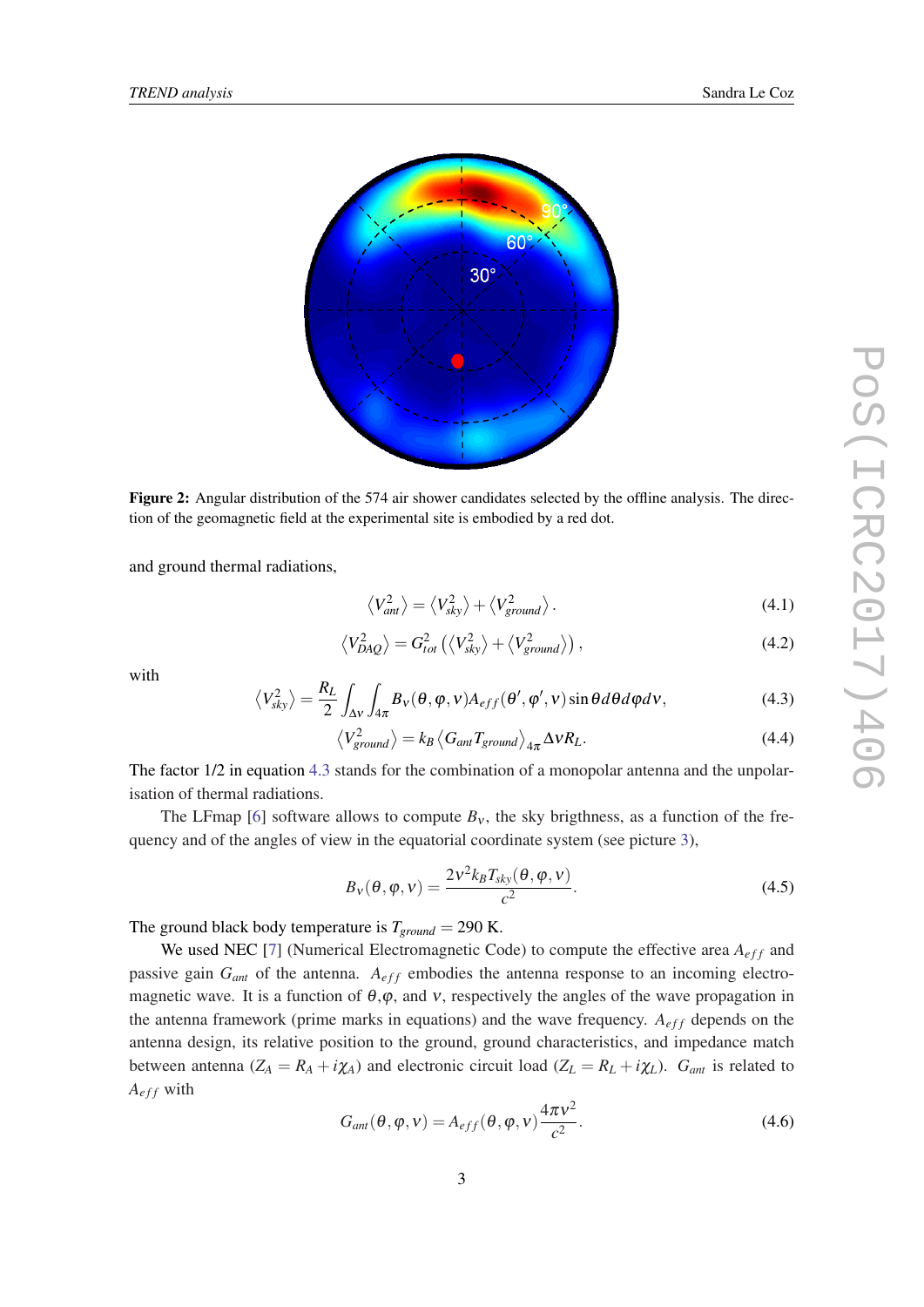<span id="page-4-0"></span>

Figure 3: Visible sky brightness at 6 pm LST (Local Sideral Time), computed from LFmap data.



Figure 4: Recorded (black) and expected (red) RMS voltage as a function of LST (Local Sideral Time).

Its mean value on the whole solid angle is 1 in case of impedance matching  $(Z_L = Z_A^*)$  [\[4,](#page-8-0) [5\]](#page-8-0).

Each 20 minutes, the TREND acquisition records random trigger signals in the form of a squared voltage density spectrum. Therefore, for each antenna and for each 20 minutes, we calibrate the value of  $G_{tot}^2$  to ensure that the expected squared voltage  $> matches the recorded$ one. Figure 4 represents with black stars the recorded RMS voltage as a function of LST (Local Sideral Time) for one day, for one of the TREND antennas. The expected RMS voltage (red stars) is superimposed, with a constant value of  $G<sub>tot</sub>$ , for the purpose of illustration only. The curves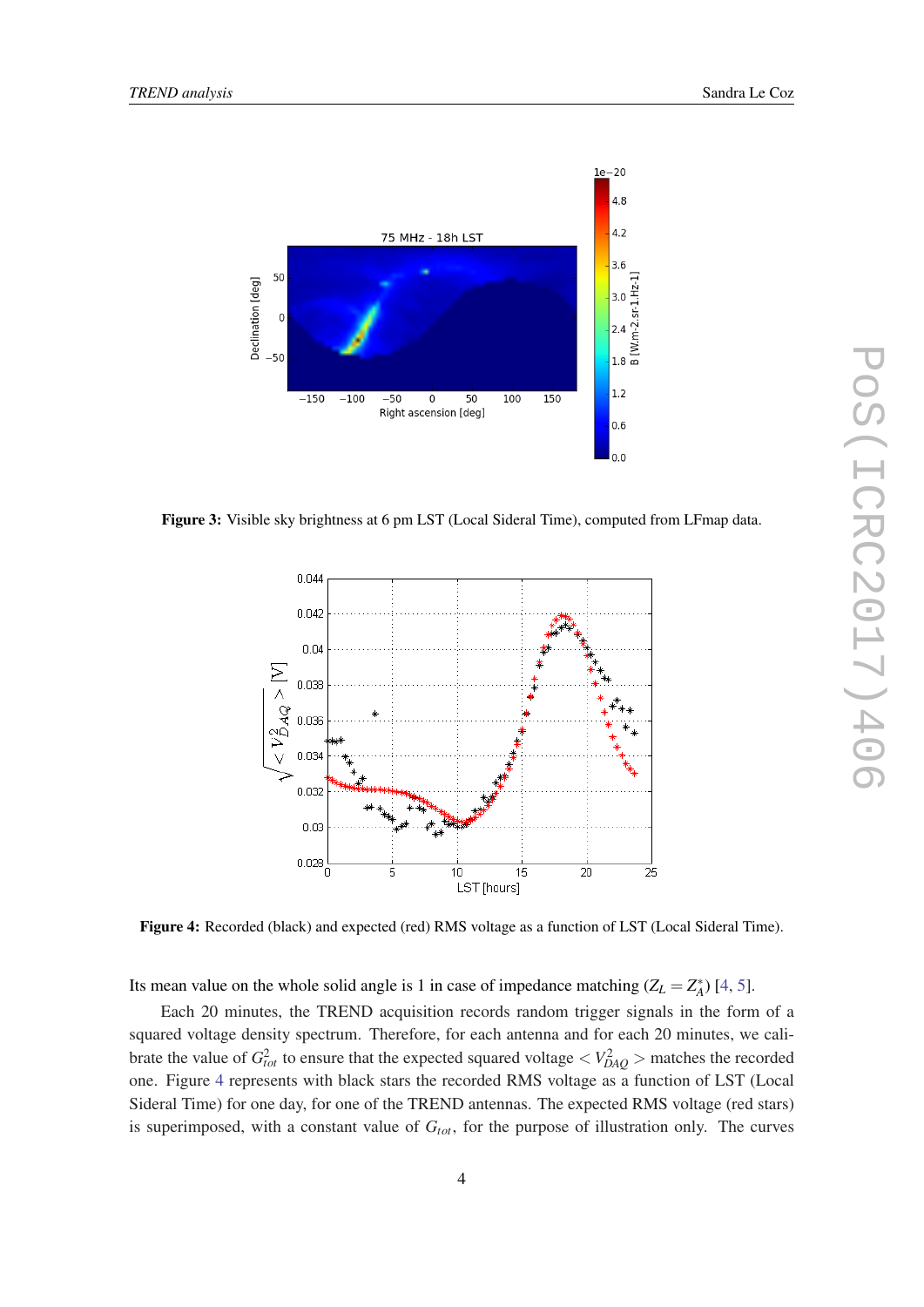<span id="page-5-0"></span>match at  $\pm 10\%$ . This means only a scaling parameter ( $G_{tot}$ ) is required to match the amplitudes and the absolute positions. Thus, this is a validation of our model. However, independent measurements indicate an additional noise ranging between 0% and 20% (see in particular figure 1 of [\[3\]](#page-8-0)). Indeed, it is easy to conceive that we did not take all the sources of noise into account. Thus, *Gtot* can be overestimated up to 20%. In the following we will therefore consider a range of values for the gain, between  $G_{tot}/1.2$  and  $G_{tot}$ .

## 5. Efficiency computation

To compute the efficiency of TREND to detect extensive air showers, we simulated air showers and propagated them into the TREND data acquisition system (antenna, electronic, and trigger conditions), and inserted them in experimental data files, as explained bellow.

The experimental data subset we used in this section ranges from February, 23th, to June, 19th, of 2012, which corresponds to 80 data acquisition days, and for which the data analysis aforementioned has selected 205 air shower candidates. The simulation set is made of 11 energies, between 5.10<sup>16</sup> and 3.10<sup>18</sup> eV, with up to  $N_{draw} = 10^4$  air showers per energy. The angular distribution of these simulated air showers is uniform over the whole sky. Their core positions on the ground cover a surface *Sdraw* large enough to include all the detectable air showers. All the simulated events used in the present analysis are proton induced air showers. A preliminary analyis including iron induced air showers does not show significant differences for the results.

Firstly, using ZHAIRES [[8](#page-8-0)] (Zas, Halzen, and Stanev radio simulation using AIR-shower Extended Simulation), we generated the air showers and their electromagnetic field at each TREND antenna position. Next, we compute each corresponding voltage with NEC. At this stage, we have to insert the simulated events in experimental data files. To do this, for each simulated air shower, we use a random time (taken within the data acquisition time) to choose the insertion file and time position in the file, and apply the electronic chain effects to the raw voltages: frequency filter, electronic gain *Gtot* at the insertion time, digitization, and noise addition (taken from experimental data at the insertion time). Then, if these simulated signals pass the trigger threshold condition, they are inserted in the experimental data file, within really recorded signals.

Afterwards, we analyse the data files with inserted simulated signals, with the same offline program we used to analyse the data (see section [3\)](#page-1-0). The *Nsel* simulated air showers which succeed to be inserted in files and that pass through all the offline cuts are used to compute  $S_{eff}$ , the effective surface of TREND for each shower energy and angles, and to finally compute the TREND aperture  $(in m<sup>2</sup>.sr<sup>1</sup>)$  as a function of the energy, as explained by the following equations,

$$
S_{eff}(\theta, \varphi, E) = S_{draw}(\theta, \varphi, E) \frac{N_{sel}(\theta, \varphi, E)}{N_{draw}(\theta, \varphi, E)},
$$
\n(5.1)

$$
Ap(E) = \int_{2\pi} S_{eff}(\theta, \varphi, E) \cos \theta \sin \theta d\theta d\varphi.
$$
 (5.2)

Then we get,

$$
N_{expected} = \int_{\Delta E} Ap(E)F(E)dE\Delta t, \qquad (5.3)
$$

with  $F(E)$  the cosmic ray flux [\[9\]](#page-8-0) (in GeV<sup>-1</sup>.m<sup>-2</sup>.sr<sup>-1</sup>.s<sup>-1</sup>) and  $\Delta t$  the data acquisition duration.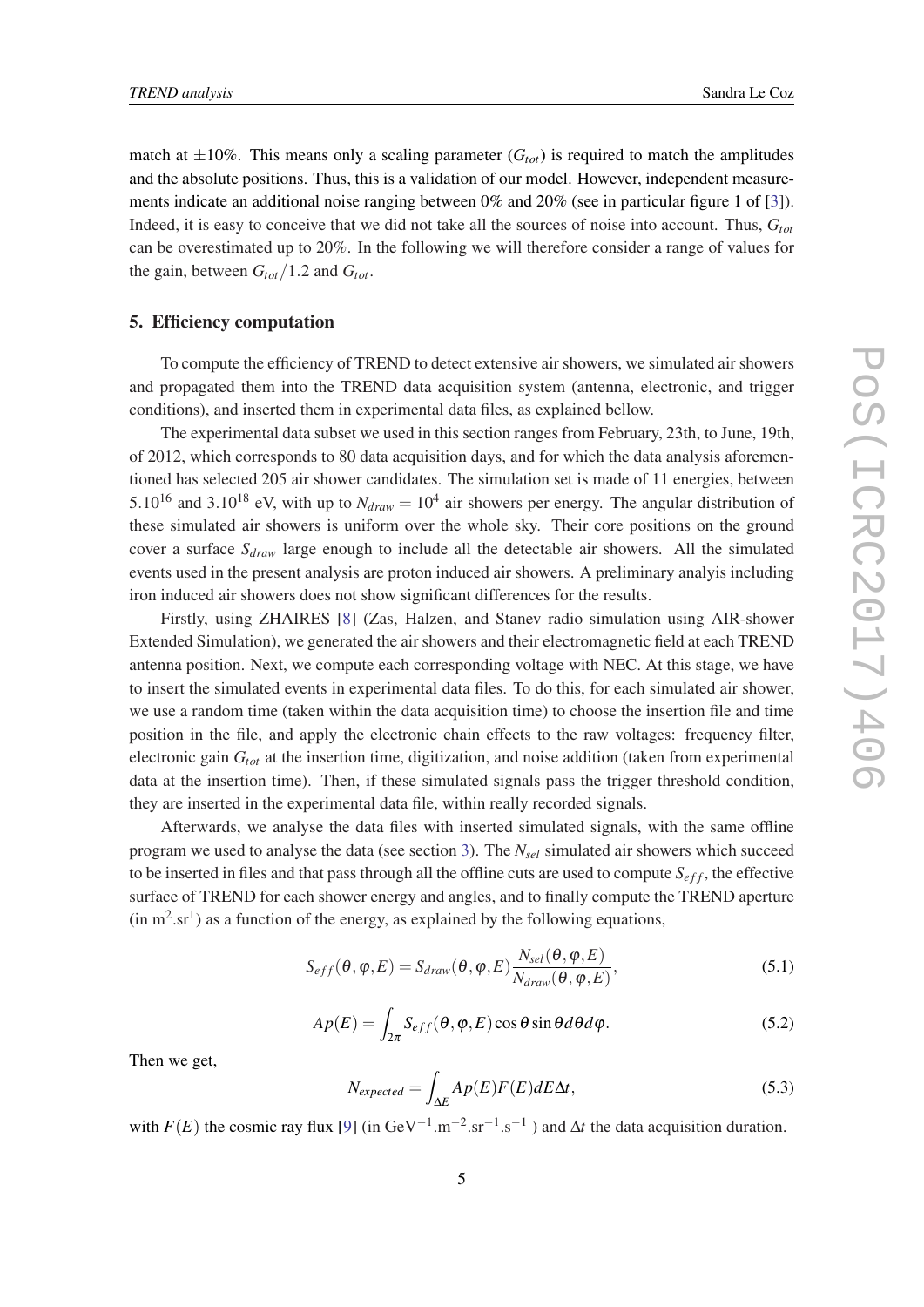

**Figure 5:** TREND aperture. Error bars are  $\pm 1\sigma$ .

From this, we obtained the aperture points shown in figure 5, which are fitted with the following,

$$
Ap(E) = a.106 (1 + erf((E - b)/c)),
$$
\n(5.4)

with  $a = 1.02$ ,  $b = 3.62$ ,  $c = 1.67$ , and *E* is in units of  $10^{17}$  eV. Taking into account the  $G_{tot}$  uncertainty, we found that *Nexpected* is between 159 and 240 for the 80 data acquisiton days. Comparing this result to the 205 effective air shower candidates, we can say that our modelling of extensive air shower radio emission and of the TREND data acquisition system is satisfying.

We also computed the expected angular distribution of the air shower arrival directions. The result is depicted with red lines in figure [6](#page-7-0), superimposed on the experimental distribution of selected air shower candidates (in black, also shown in figure [2](#page-3-0) for the whole data set). This result shows that air showers have indeed been detected and selected by TREND, while the disagreement between the two distributions indicates we have non neglictable noise contamination, originating from directions where noise sources are observed (large zenith angles and  $90^{\circ} < \varphi < 200^{\circ}$ ). The distribution with  $G_{tot}/1.2$  involves a noise contamination of about 30%.

It is possible to compute the TREND extensive air shower detection and selection efficiencies from the simulations. We define  $\varepsilon_{det}$ , the efficiency of the detector, as the ratio of the number of air showers we expect with the real TREND array, to the number we expect with an ideal TREND array. An ideal TREND array has a 100% uptime for all the antennas, a 100% data acquisition live time, and its environment noise is only made of sky and ground radiations. We also define ε*sel*, the selection efficiency of our offline treatment, as the ratio of the number of air showers we expect after offline selection, to the number we expect before this selection (equivalent to an ideal offline selection which would not cut any air shower). The ideal detector and ideal selection apertures are shown in figure [7](#page-7-0), respectively in blue and green. From these curves, we got 2188 to 3279 expected events with the ideal TREND detector and 370 to 561 expected events with the real TREND detec-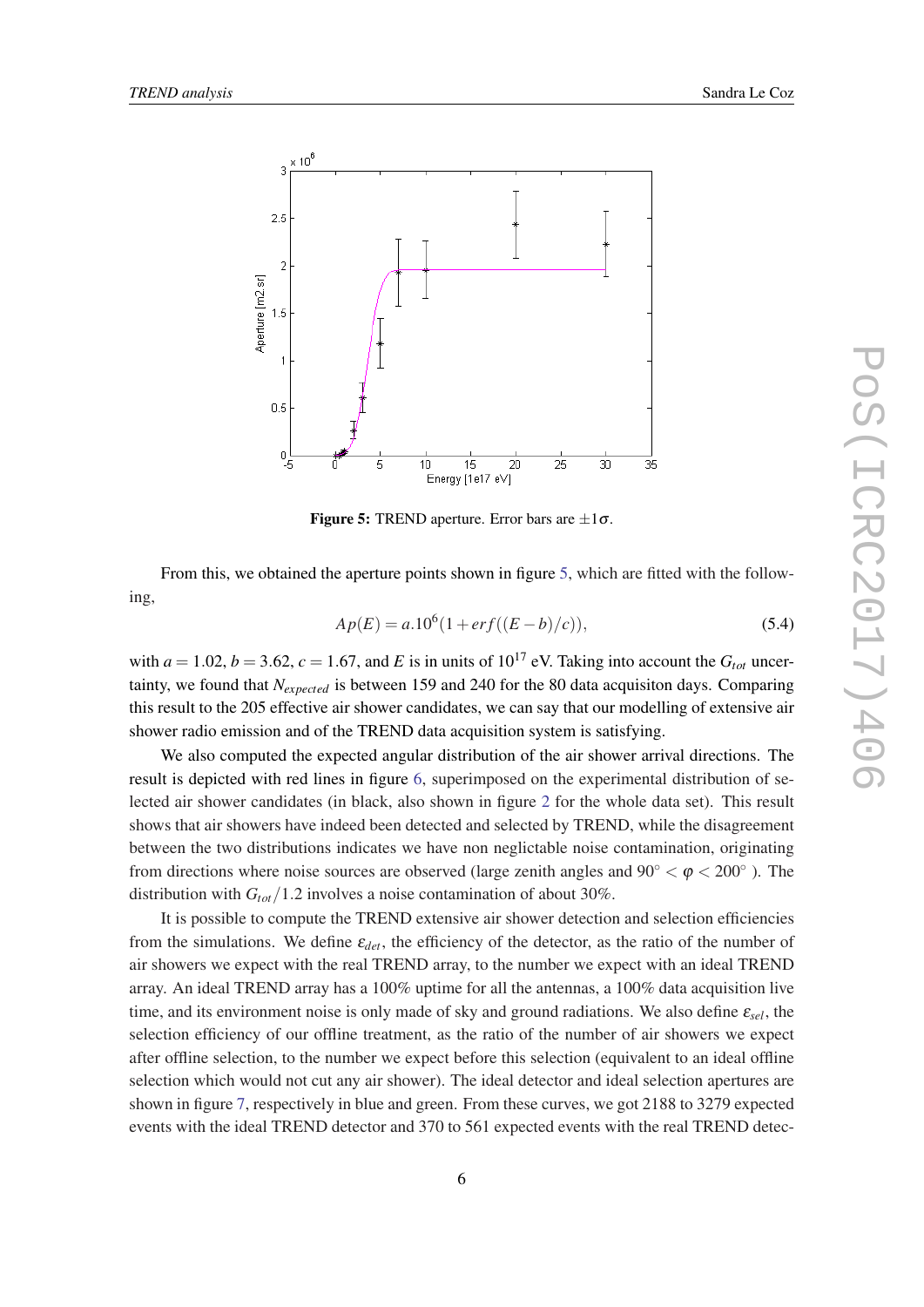<span id="page-7-0"></span>

Figure 6: Angular distribution of selected air showers. Experimental candidates in black. Simulated air showers in red. Continuous red line for  $G_{tot}$  and dashed red line for  $G_{tot}/1.2$ . East is at  $\varphi = 0^{\circ}$ , North is at  $\varphi = 90^\circ.$ 

tor but with an ideal offline selection, still for 80 data acquisition days. Therefore,  $\varepsilon_{det} = 17\%$  and  $\varepsilon_{\text{sel}} = 43\%$ . The latter value shows that, despite very limited means of discrimination (monopolar antennas, layout not suited well for air shower detection), a very good background rejection was achieved with a limited cost for selection efficiency. The very modest value of  $\varepsilon_{det}$  however shows that the TREND setup suffered from maintenance and reliability issues.



**Figure 7:** TREND ideal detection (blue) and ideal selection (green) apertures. Error bars are  $\pm 1\sigma$ .

## 6. Conclusion

The rate and angular distribution of air shower candidates detected and selected by TREND is compatible with what is expected from simulations. Autonomous radio detection of extenstive air